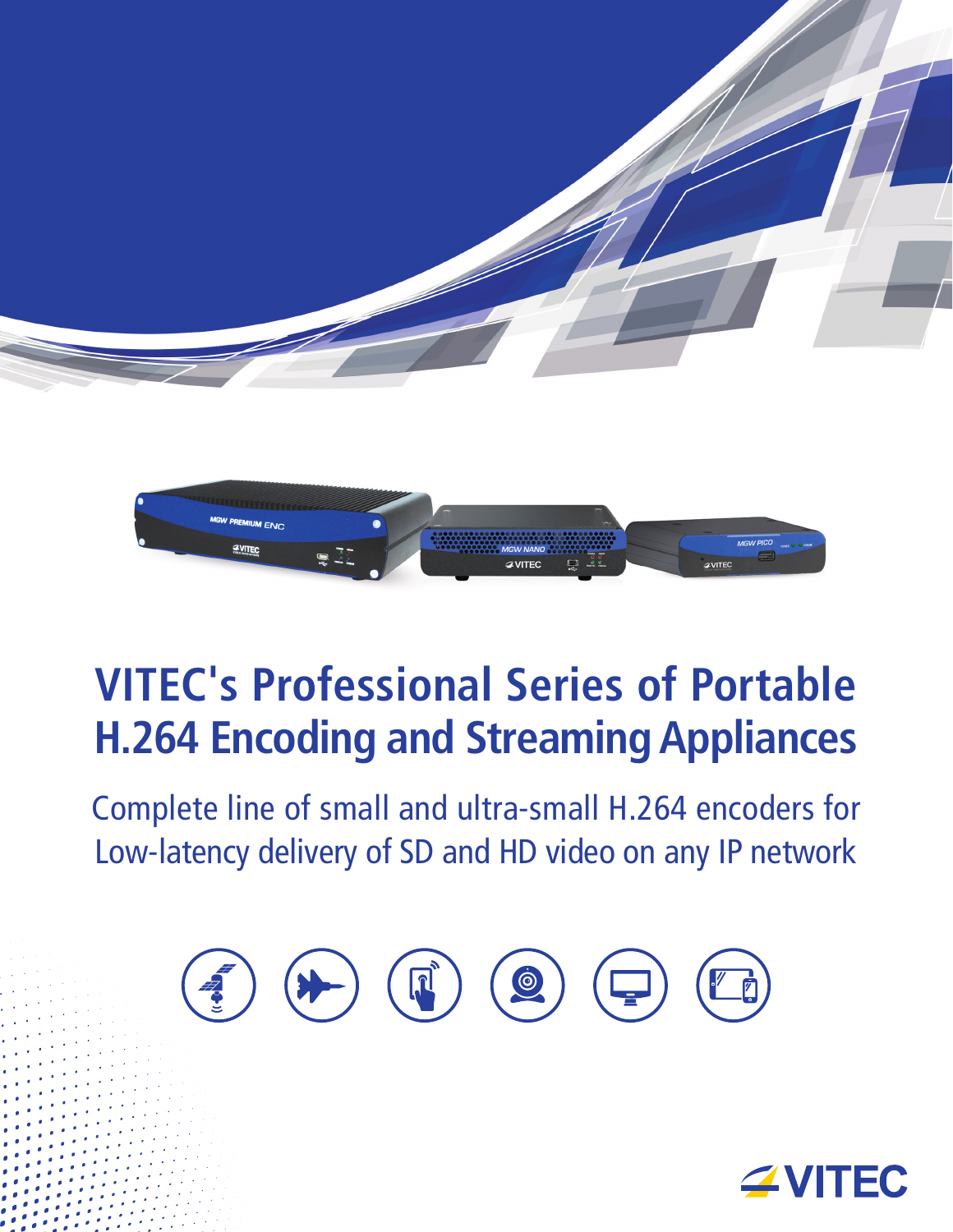# VITEC's Professional Series of Portable H.264 Encoding and Streaming Appliances

Faster, denser, more powerful and more cost-effective - VITEC's diverse offering of portable, industrial-grade, H.264 streaming appliances offer a wide range of video and audio inputs formats combined with broadcast-grade compression quality.

With TurboVideo™ IP streaming technology, VITEC's Portable MGW appliances are ideal for low latency distribution of high-definition and standard-definition video sources across the enterprise network and to remote sites.

Built-in Zixi™ and ProMPEG packet recovery and error correction technologies guarantee artifacts-free content delivery over the public internet.

Designed for stationary and portable applications, the portable encoders are uniquely designed without any moving parts making the units more robust and 100% silent. Whether on the ground, in the air or at the sea – the MIL-STD certified MGW's ingest and stream video from any source - anytime, anywhere and in any bit-rate.

#### **Market Leader in Streaming Capacity**

The VITEC Family of Media Gateways (MGW) boasts advanced, hardware-based video compression engines that encode and stream High Definition and Standard Definition IP video from digital and analog feeds. The MGW Premium is the most dense, portable professional-grade H.264 AVC encoder in the market with processing power of up to 2xHD or 5xSD channels from unique video sources or a single input with up to 5 different compressed streams flavors.

#### **Best-in-Class Connectivity Options**

Integrating with any video environment - the Portable MGW appliances offers the largest selection of inputs types in the industry including 3G, HD-SDI, SD-SDI, DVI, HDMI, Composite, and S-Video. A built-in video matrix and scaler enable the operator to downscale incoming resolutions and frame rates as well as to route a single video source to multiple compression cores for encoding up to five different resolutions and frame rates at the same time.

#### **Low latency Streaming over the LAN, WAN and Public Internet**

Powered by VITEC's TurboVideo™ streaming technology. MGW Premium, MGW Nano and MGW Pico deliver superb HD quality streams with under than 65 milliseconds encoding latency, while ensuring uncompromised quality of service and smooth playback. The included hardware-based Zixi™ and ProMPEG FEC streaming modes enable error-free streaming of any content on any network protecting against high error rates of up to 30%.

#### **World's-smallest Professional Grade HD H.264 Encoder**

MGW Pico, the smallest in the Portable MGW family, is a full featured HD/SD dual-channel H.264 encoding and streaming appliance with no moving parts. This pocket sized encoder has a low power consumption of under 7W and is offered with an enclosure or as board-only. This stand-alone device is ideal for integration projects, particularly in portable and demanding applications such as manned and unmanned airborne platforms or live field broadcasting.

#### **Fully Secure End-to-End IP Video Delivery Solution**

Featuring hardware-based AES encryption module – the portable MGW appliances can be used to provide a fully secure end-to-end IP video delivery solution in conjunction with VITEC's EZ TV and FITIS IPTV Software Systems or with the MGW Premium Decoder appliance that support the AES decryption capability.

#### **The Most Complete Offering for Delivering Situational Awareness Video and ISR imagery with KLV Metadata**

VITEC's Portable MGW encoders have been deployed on numerous manned and unmanned vehicles as well as in use by various corporate and education projects. The appliances feature a rugged design, with no moving parts, combined with real-time embedded video and metadata processing that ensures delivery of critical video and telemetry data in harsh environments. The units ingest Cursor-on-Target (CoT) and Key-Length-Value (KLV) metadata and generate MISB/STANAG compliant streams. Innovative image stabilization chip incorporated into the MGW Premium and Nano encoders enhance viewing quality in real-time and allows for reducing bandwidth requirements when streaming motion-intensive content.

#### **Benefits**

- High density with multiple encoding engines up to 2xHD or 4xSD concurrent channels
- Best selection of video inputs in a single platform: 3G, HD/SD-SDI, HDMI, DVI, Composite
- Compact form factor ideal for mobile applications
- 100% silent, fan-less enclosure, optimized for extreme environments
- Transport infrastructure agnostic: Satellite, xDSL, LANs, WANs, 3G/4G/LTE and FTTx
- Zixi™ and SMPTE-2022 ProMPEG FEC
- Same video performance and in multiple size and density options optimize your encoder selection for your specific application
- Low power consumption drive encoders on-the-go with battery packs. Battery cables available by VITEC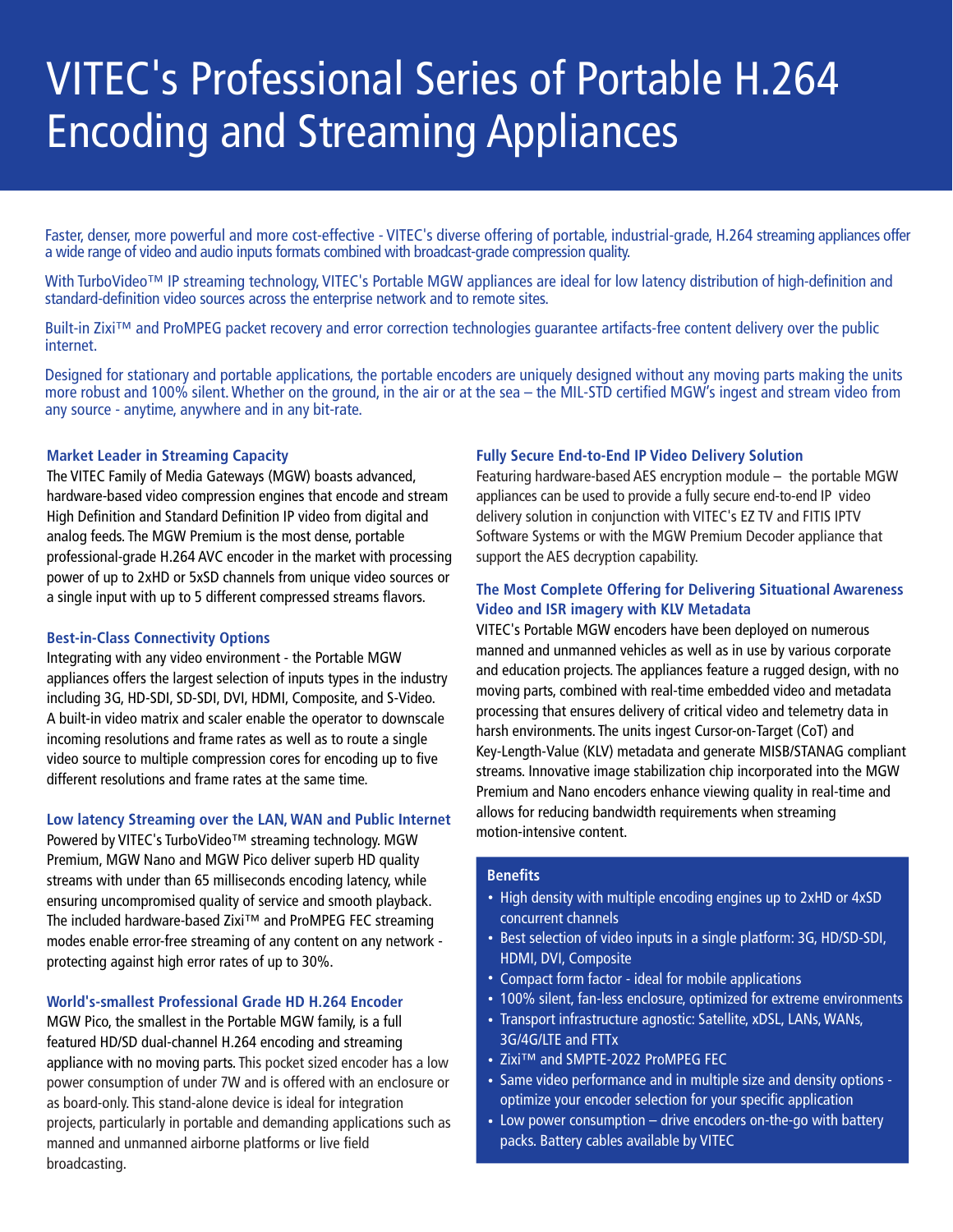$\ddot{\textcircled{\ }}$ 

#### **Applications**

- Streaming IP video to TV's and desktops on any organization's network
- Point-to-Point contribution over the Internet using Zixi or ProMPEG
- Dissemination of Situational Awareness and FMV content across LANs and WANs
- Intelligence Security and Surveillance (ISR) video from mobile and airborne vehicles
- Full HD 1080p60 monitoring and Command and Control
- Encoding and multicasting High-Res HDMI / DVI / Computer sources
- Mirroring PC applications on large screens and software IPTV players
- Digital signage video streaming

#### **Key Features**

- Superb HD and SD H.264 AVC compression quality up to Full HD 1080p
- Supports a wide range of bit rates, frame rates and resolutions
- Less than 65 milliseconds latency with metadata insertion
- Built-in AES encryption, interoperable with VITEC's software players and MGW Premium Decoder appliance
- KLV and CoT metadata processing ingest from Serial, IP and SDI (VANC)
- Ability to encode a video source up to 5 times at different resolutions and data rates in parallel
- API for integrating control and monitoring using 3rd party software
- Built-in Scaler convert and scale high resolution imagery to any size and rate









## **Rear Panel Interfaces**